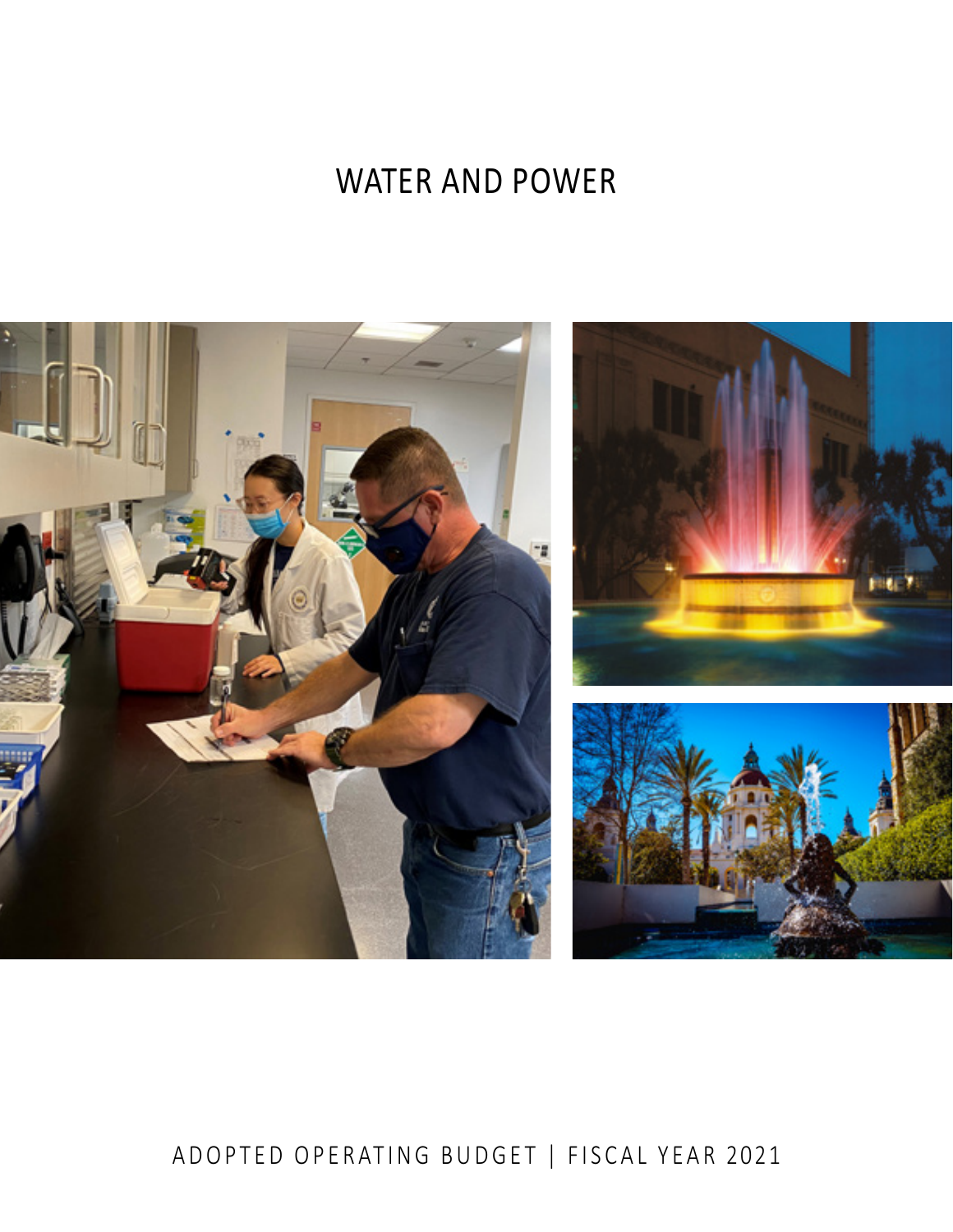

● Meter Reading & Reconnect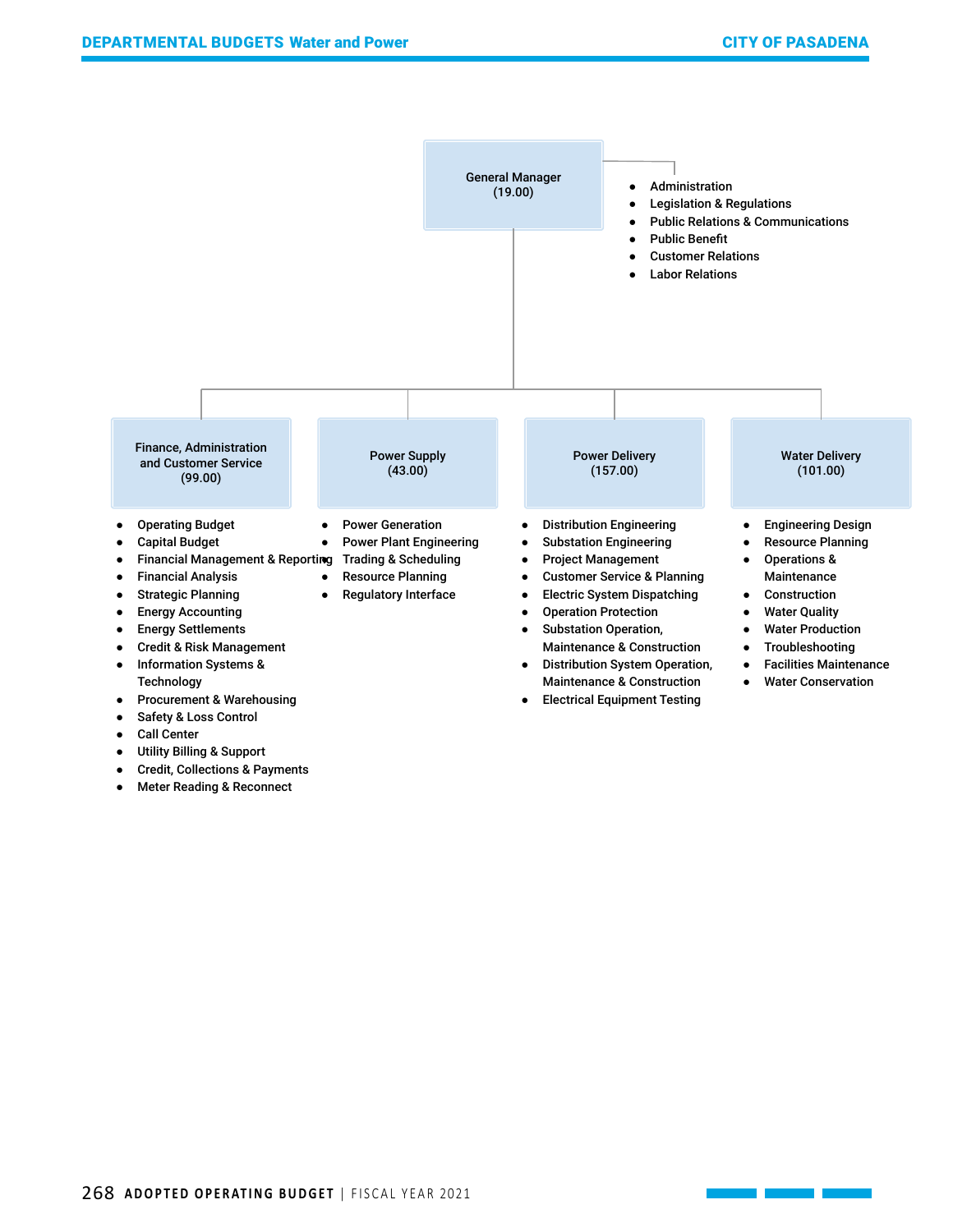#### **MISSION STATEMENT**

Pasadena Water and Power ("PWP") is committed to providing safe and reliable water and power with superior customer service at reasonable rates.

#### **PROGRAM DESCRIPTION**

PWP is a community-owned utility that supplies water and electricity to residents and businesses in Pasadena and nearby outlying areas. PWP's priorities include the following:

- Provide citizens with the highest quality water and electric services at competitive rates;
- Promote energy efficiency and water conservation through extensive public outreach, education, and rebate programs; and
- Support the City's environmental goals to secure sustainable resources and reduce the environmental impacts of water and power procurement.

### **DEPARTMENTAL RELATIONSHIP TO CITY COUNCIL GOALS**

#### **Ensure Public Safety:**

Safe and reliable water and power services are essential to public safety. PWP continues its commitment to delivering high quality water by monitoring, sampling, and testing in accordance with all applicable laws and regulations. The ongoing implementation of the Water System and Resources Plan ("WSRP") (formerly, the Water Distribution System Master Plan) includes continual maintenance and improvement of water infrastructure to ensure the highest water quality and adequate fire flow.

Similarly, implementation of the Power System Master Plan ("PSMP"), which is currently being revised, outlines ongoing upgrades and improvements that ensure the safety and reliability of the underground and overhead electrical infrastructure. PWP also complies with the reliability standards of the North American Electric Reliability Corporation ("NERC"), and has again earned the American Public Power Association's ("APPA") Reliable Public Power Provider (RP3) "Platinum" designation for providing the highest degree of reliable, safe, electric services.

PWP has implemented an Electric Distribution System Inspection Program that is consistent with California Public Utilities Commission Order 165. This program further ensures safety for employees and the public, and enhances the reliability and useful life of the power distribution system.

PWP also continues to focus on improving emergency response capabilities and customer communication throughout the utility.

### **Improve, Maintain, and Enhance Public Facilities and Infrastructure:**

PWP builds, maintains, and operates necessary infrastructure to produce, secure, and reliably deliver water and power to residents and businesses in Pasadena, and to neighboring communities in its service territory. The City Council-adopted WSRP, and the PSMP Power Integrated Resource Plans guide, respectively, investment in water and power distribution systems, and resource development and procurement. PWP continues to make efficient use of Pasadena's natural resources while enhancing and improving the environment.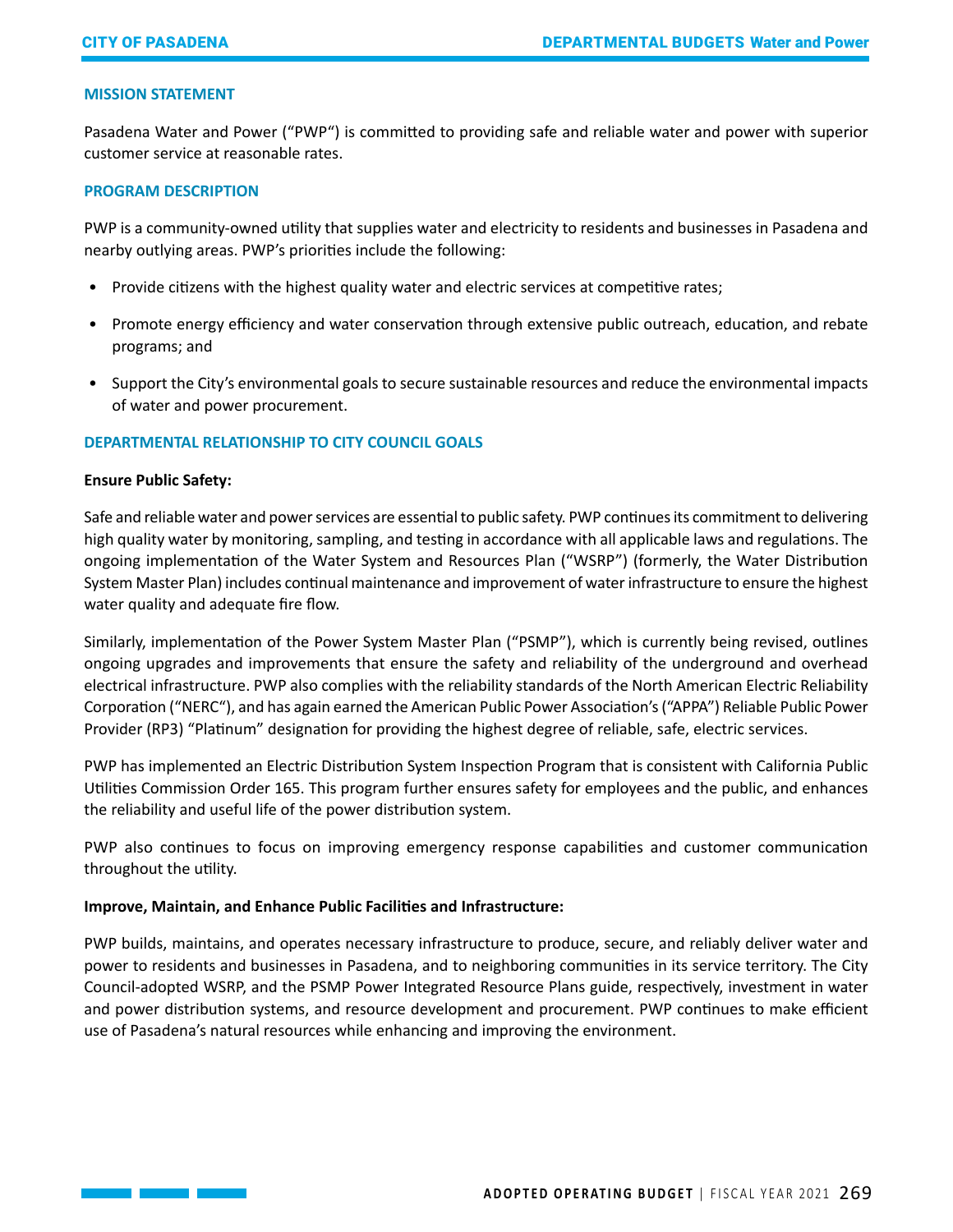### **Maintain Fiscal Responsibility and Stability:**

PWP is committed to improving efficiencies and facilitating appropriate management decisions related to costs. Decision support systems are continually being evaluated and improved to ensure that necessary information is always available, while long- term historical trends and future-oriented financial plans are employed to support any necessary strategic changes.

#### **Increase Conservation and Sustainability:**

PWP's activities directly impact six of the 21 Urban Environmental Accords action items including energy efficiency, renewable resources, greenhouse gas ("GHG") emissions, water conservation, tree canopy, and clean vehicles.

#### **Support and Promote the Quality of Life and the Local Economy:**

Reliable and competitively-priced water and electric services provide a core foundation that supports Pasadena's quality of life and local economy. PWP's focus on customer service and strategic marketing of its programs and services further supports these goals.

#### **FISCAL YEAR 2020 ACCOMPLISHMENTS**

#### **POWER DIVISION**

#### **Resources:**

- Received approval from the California Energy Commission ("CEC") for the 2018 Power Integrated Resources Plan ("IRP") on August 14, 2019. PWP's IRP was developed in collaboration with community stakeholders and became the second in California to achieve compliance with the stringent requirements of the recently enacted Senate Bill ("SB") 100;
- Joined the Clean Fuel Reward Program ("CFR"), a modification to the Low Carbon Fuel Standard ("LCFS"), on March 20, 2020. This will allow PWP to continue receiving LCFS credits which help offset EV infrastructure expansion costs and contribute to the overall advancement of EV adoption;
- Achieved Renewable Portfolio Standard ("RPS") of 37.5 percent for Calendar Year ("CY") 2019;
- Implemented the Green Power rate to incentivize more participation and support investment in renewable energy;
- Reduced Greenhouse Gas ("GHG") emissions by over 45 percent below 1990 levels and completed and filed the GHG emissions report to the California Air Resources Board ("CARB") for CY 2019;
- Completed the Marengo Charging Plaza in collaboration with Tesla. Featuring 24 Tesla Superchargers and 20 universal fast chargers, this location has become the largest electric vehicle ("EV") fast-charging plaza in the United States;
- Installed 34 EV charging stations at Holly Street Garage to support City fleet and employee vehicles;
- Published specifications and received City Council approval to award a contract for extensive repairs to Gas Turbine ("GT") 2, which has been out of service since 2012 due to a failure of the power turbine blade. The project, which also includes control system retrofits for GT-1 and GT-2, will restore approximately 22 MW of local generation and improve system reliability;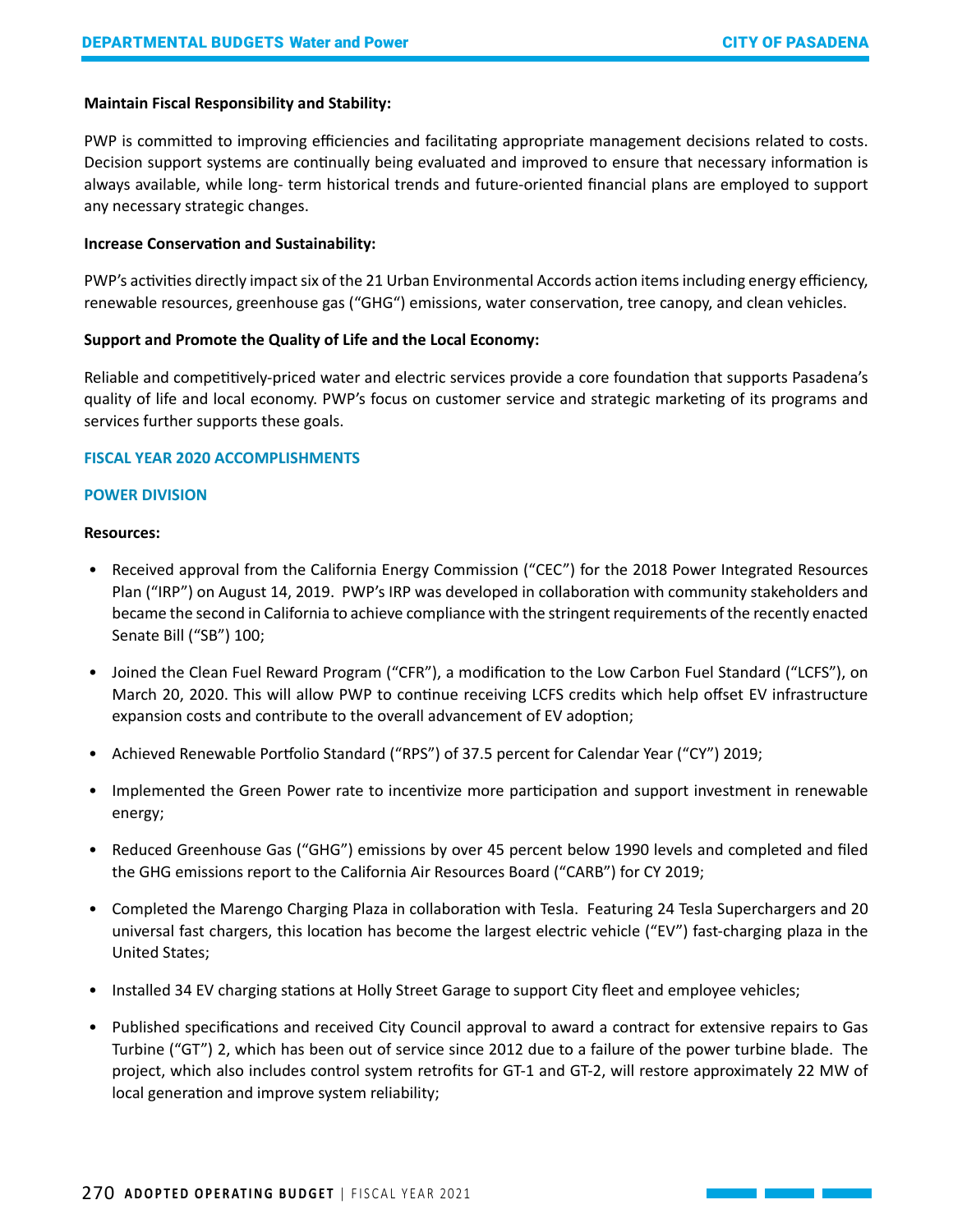- Submitted comments to legislative and regulatory bodies on various power supply-related regulations including the RPS, Power Content Label ("PCL"), GHG emissions, and the LCFS; and
- Highlighted PWP's efforts on RPS compliance, GHG goals, EV adoption, and infrastructure achievements at various industry workshops, regulatory hearings, conferences, and other public events.

### **Infrastructure:**

### **Power System Reliability:**

- Maintained APPA's prestigious Reliable Public Power Provider ("RP3®") "Platinum designation for providing the highest degree of reliable and safe electric service;
- Maintained compliance with applicable North American Electric Reliability Corporation ("NERC") standards and related requirements;
- Implemented the Wildfire Mitigation Plan, which was approved by the City Council in late CY 2019;
- Continued the development of the new Power Delivery Master Plan, a comprehensive 20-year planning guide that will drive future priorities for system expansion, operational methods, emerging technologies, and regulatory changes;
- Completed protection upgrades and Supervisory Control and Data Acquisition ("SCADA") control for two subtransmission lines and five substation circuit breakers;
- Replaced three 17 kV circuit breakers at Santa Anita substation, including full protection and control upgrades;
- Documented responsibilities related to newly installed cyber assets that may impact the bulk electric system located at TM Goodrich ("TMG") receiving station. Implementation is expected by late spring or summer 2020 pending signed acceptance by Southern California Edison;
- Developed an engineering model to identify low voltage zones and overloaded transformers without the use of live metering data; and
- Upgraded 35 kV Potential Transformer ("PT") fuses on nineteen circuit breakers.

# **Power Transmission and Distribution Infrastructure Improvements:**

- Repaired or replaced approximately 22 underground vaults and one pull box;
- Replaced approximately 140 power poles;
- Installed or replaced approximately 100 transformers, 55 distribution switches, and 12 miles of underground cable;
- Completed the installation of a new 34 kV sub-transmission line between Chester and Glenarm substations; and
- Completed two 4 kV to 17 kV feeder voltage conversions.

### **Power Substation Infrastructure Improvements:**

• Upgraded the protection and controls for one 220 kV line at TMG receiving substation;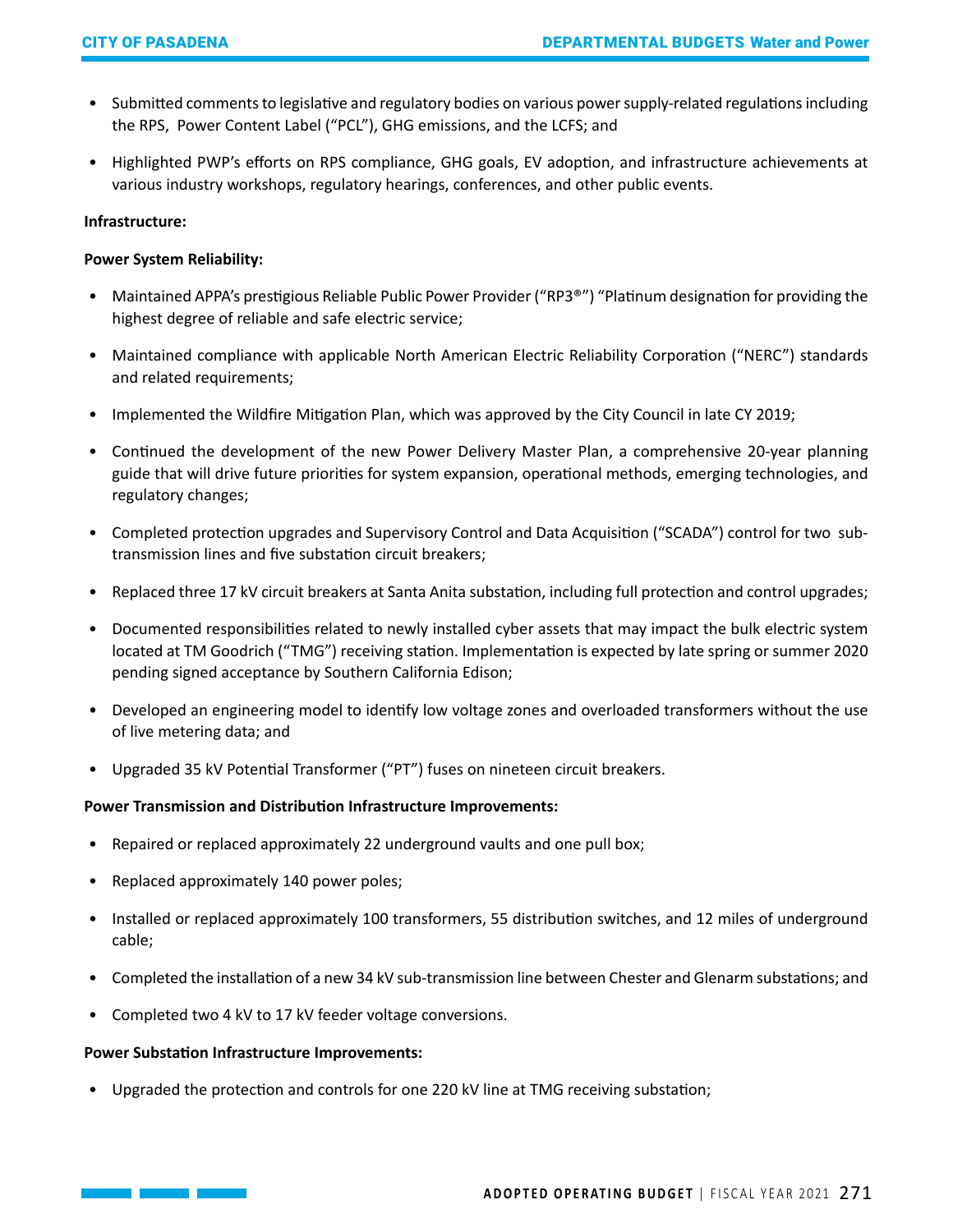- Initiated a feasibility study to install a phase-shifting transformer at the interconnection with Los Angeles Department of Water and Power;
- Completed construction of seismic upgrades for Chester and Villa substations; and
- Completed engineering design for the seismic upgrade of the 34 kV switch rack and three capacitor banks at TMG receiving station.

### **Customer Service and Support:**

• Provided new or upgraded electric service to approximately 700 residential and commercial customers, and installed approximately 30 new private property vaults.

### **Emerging Technologies and System Automation:**

- Continued the design of various Electric Vehicle Service Equipment ("EVSE") installations throughout Pasadena to support transportation electrification efforts;
- Completed the installation of new Automatic Transfer Switches ("ATS"), including full SCADA visibility and control, for the Rose Bowl and Cal Trans;
- Upgraded and maintained the Power Geographic Information System ("GIS") and developed an application to generate circuit maps directly from GIS;
- Completed the installation of four new SCADA-connected overhead electronic fuse systems;
- Completed the installation of eleven new Satec Power Quality Meters;
- In coordination with the Department of Information Technology ("DoIT"), completed the installation of the Northwest Fiber Optic Expansion Project, featuring installation of new fiber optic cable along Linda Vista Avenue to support future Distribution Automation ("DA") projects;
- Completed an upgrade, including SCADA interfacing, of receiving station Remote Terminal Units ("RTUs");
- Converted legacy annunciator systems to SCADA for six substations;
- Completed the design and construction of security surveillance, access control, and area lighting at TMG and Brookside substations;
- Installed and commissioned a video wall for the Backup Dispatch Center;
- Deployed an electronic inspection program that captures underground infrastructure inspection data using tablets and a 360 degree camera system; and
- Continued to test recently implemented mass communication software to assist with automated notifications of planned and unplanned outages, and emergency reporting.

#### **WATER DIVISION**

#### **Supply:**

• Initiated projects for new and replacement wells at the Monk Hill Basin using existing water rights, and evaluated inoperable wells for potential abandonment to avoid additional contamination and reduce the financial liability of deferred maintenance and repair;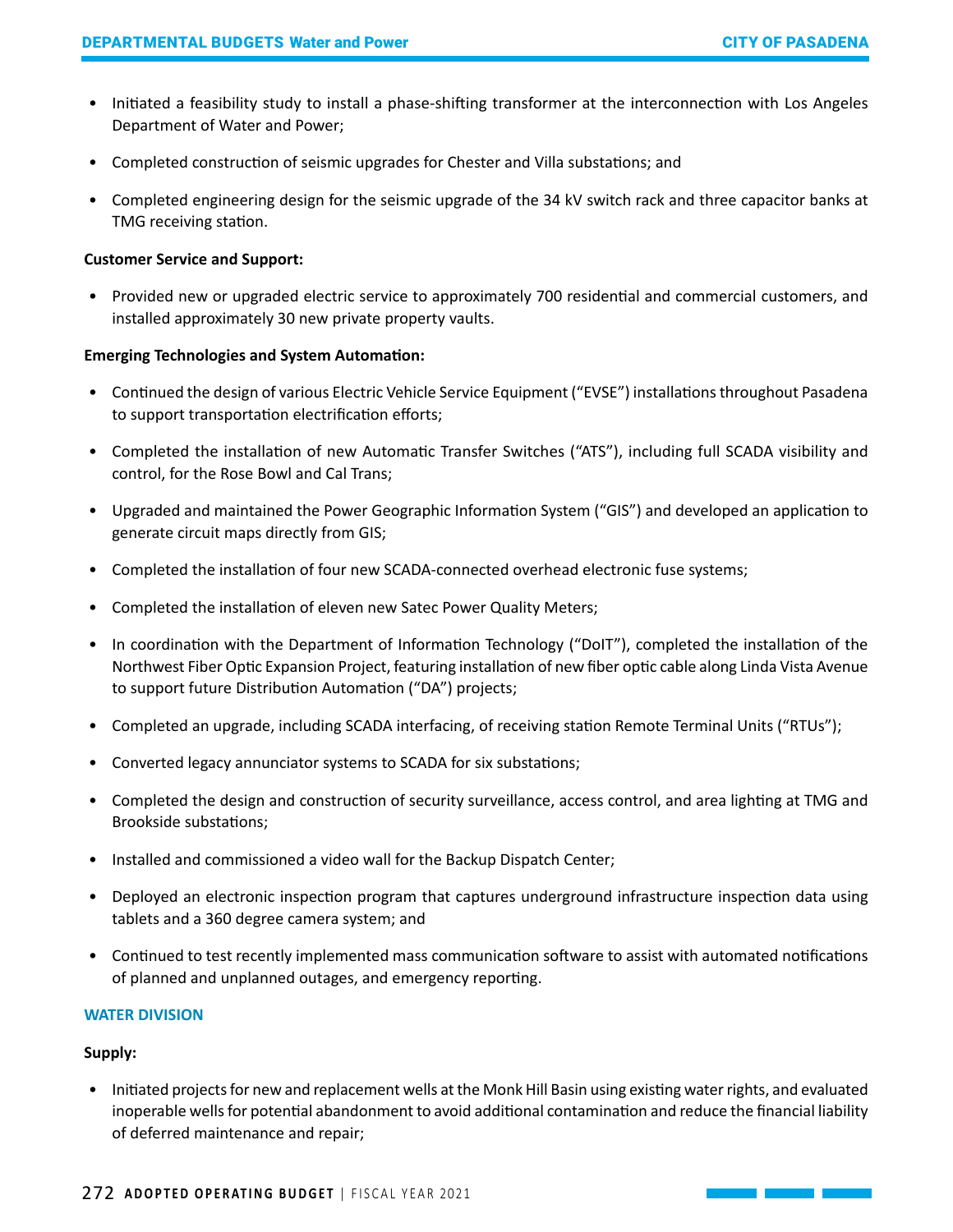- Continued work on the Arroyo Seco multi-benefit water supply project, with FY 2020 focus that included design rework, initiating the Environmental Impact Report ("EIR") development process, and conducting CEQA public meetings;
- Completed the Water System and Resources Plan ("WSRP") which combines resource and infrastructure planning into one comprehensive guide. The WSRP addresses existing system deficiencies and facility requirements to meet demands through 2045, as well as provide integrated resource planning, feasibility, and technical studies related to the selection and construction of new water supplies and correlated demand-side programs. The Plan also identifies and selects cost-effective and feasible water resources projects, and provides technical data to support the 2020 Urban Water Management Plan;
- Completed a project to convert the Jones Reservoir water disinfection from a chlorine process to chloramines in order to better match the blend of water imported from the Metropolitan Water District of Southern California ("MWD");
- Partnered with the cities of Burbank and Glendale to award a contract for water quality laboratory services; and
- Published the Public Health Goals ("PHG") report as required every three years by the California Environmental Protection Agency ("CalEPA"). The PHG details the occurrence of chemicals in treated water that have concentrations greater than the enforceable limits as well as public health risks, treatment methods, and associated implementation costs. PWP's published goals routinely meet or exceed the standards established by the CalEPA.

### **Distribution:**

- Completed construction of the Arroyo Booster Station upgrades with testing and commissioning expected to be completed in July 2020;
- Replaced approximately 1,200 aging water meters (3 percent of Pasadena's total) to improve accountability of system water use;
- Provided adequate pipeline pressure and services to complete approximately 50 customer-driven development projects;
- Continued to implement the Water Main Replacement Program, and replaced deficient mains in Washington Boulevard, Romney Drive, Midlothian Drive, Wesley Avenue, Pasadena Avenue, Glenrose Avenue, and Asbury Road. This ongoing maintenance ensures that required pressure, pipe velocity, and fire flow criteria are maintained; and water quality is sustained;
- In preparation for the "Sunset Complex" Reservoir Replacement Project, installed a 24-inch transmission main in Orange Grove Boulevard that distributes drinking water between Sunset and Jones Reservoirs, and constructed valves to facilitate the use of the Orange Grove line while the Sunset reservoirs are out of service;
- Procured three emergency standby generators to provide temporary power to vulnerable water booster pumps;
- Launched a Global Positioning System ("GPS") program that enhances data use and streamlines the documentation of water assets. The survey-grade Global Navigation Satellite System ("GNSS") receivers and associated applications provide accurate and readily-available needed for locating water mains, valves, and other essential appurtenance;
- As part of the Water Meter Replacement Program, replaced approximately 35 service connections and five water meter vaults, and repaired or replaced steel plates; and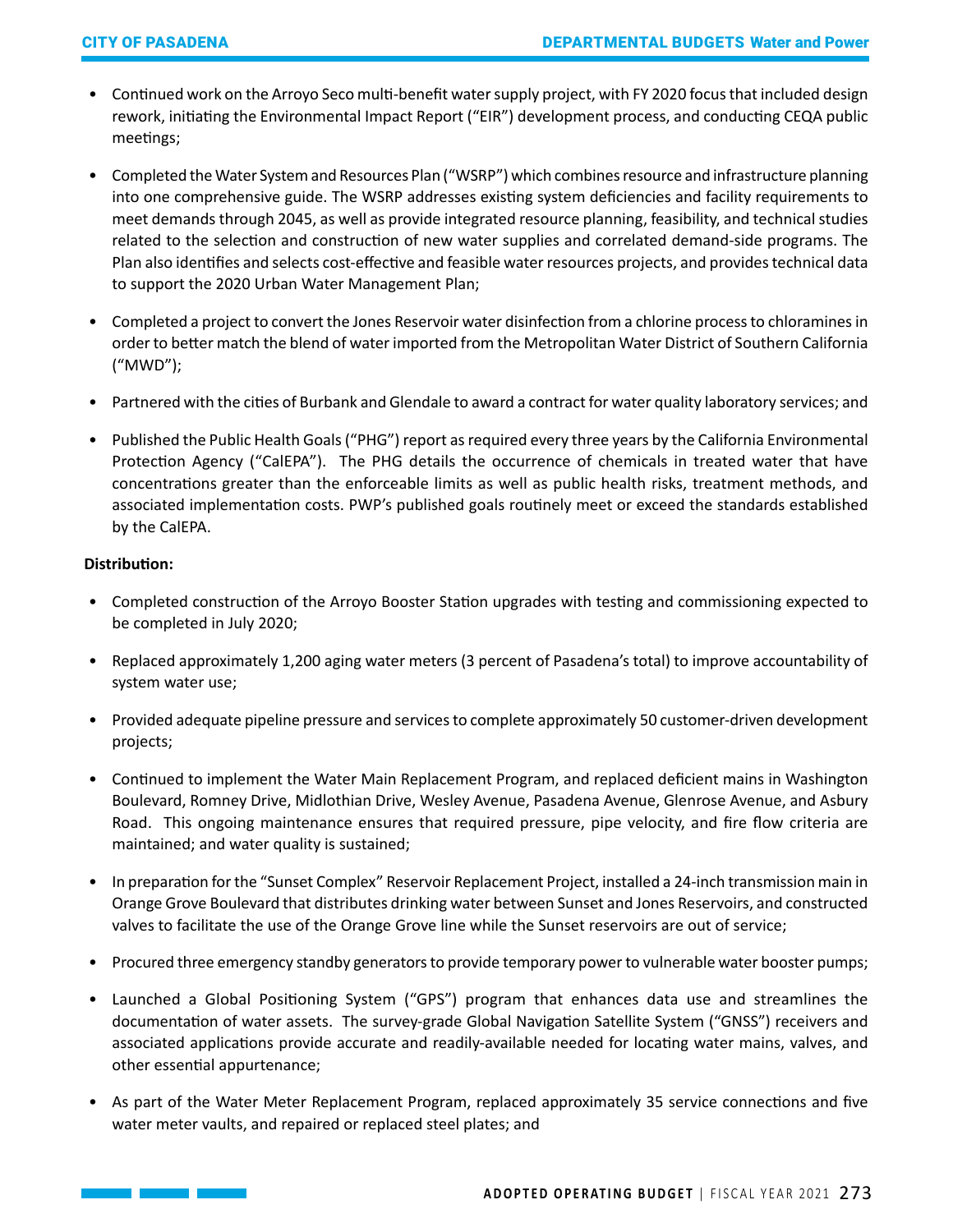• Began work on the Local Non-potable Water Project, which features evaluation and conversion of existing abandoned drinking water pipelines to non-potable lines for irrigation and water recharge purposes at schools, parks, and other public landscapes.

# **Storage:**

- Completed preliminary design work for the "Sunset Complex" reservoir replacement project which will replace two 100+ year old reservoirs and include new pump stations, water treatment and disinfection facilities, and landscape enhancements; and
- Conducted inspections on three reservoirs.

# **Facilities and Services:**

- Initiated the Computerized Maintenance Management System ("CMMS") engagement/assessment/ implementation plan which is expected to be completed in early FY 2021. The system will be compatible with GIS and other software and will improve water asset management; and
- Continued to implement projects to improve the appearance of water facilities, including construction of the new Coniston Community Demonstration Garden at Sheldon Reservoir which features the Hugels regenerative landscape technique.

# **Regulatory Compliance:**

- Participated in the California Division of Drinking Water compliance inspection which resulted in compliance requirements for three of the City's reservoirs;
- Actively participated on several state and federal legislative initiatives and policy issues related to water resources, management, and infrastructure;
- Completed in an inundation study and compliance report for the California Dam Safety Program; and
- Participated in regulatory reforms for laboratory accreditation.

# **CONSERVATION, DISTRIBUTED RESOURCES, AND CUSTOMER PROGRAMS**

### **Power:**

- Further enhanced the existing residential EV and EV charger programs with additional incentives, including new bonus rebates for income qualified customers. The popular program, which was introduced to the community through the extensive multiple award-winning "Power Up Pasadena" advertising campaign in FY 2019, issued over 400 EV notification rebates and approximately 60 Level 2 Charger rebates during the year. PWP continues its community outreach efforts to encourage more widespread adoption of EV technology which helps meet state and local clean transportation targets;
- Successfully launched six new residential all-electric appliance rebates, which provide customers with alternative options for space and water heating, cooking, and laundry equipment, while simultaneously supporting sustainability efforts;
- Continued to market the Home Improvement Program, which provides no-cost home energy efficiency upgrades to over 500 residential electric customers per year; and
- Continued to provide and promote various energy efficiency programs, incentives, rebates, and direct installation services in an effort to meet the City Council-adopted energy savings goal of 13.5 GWh per year.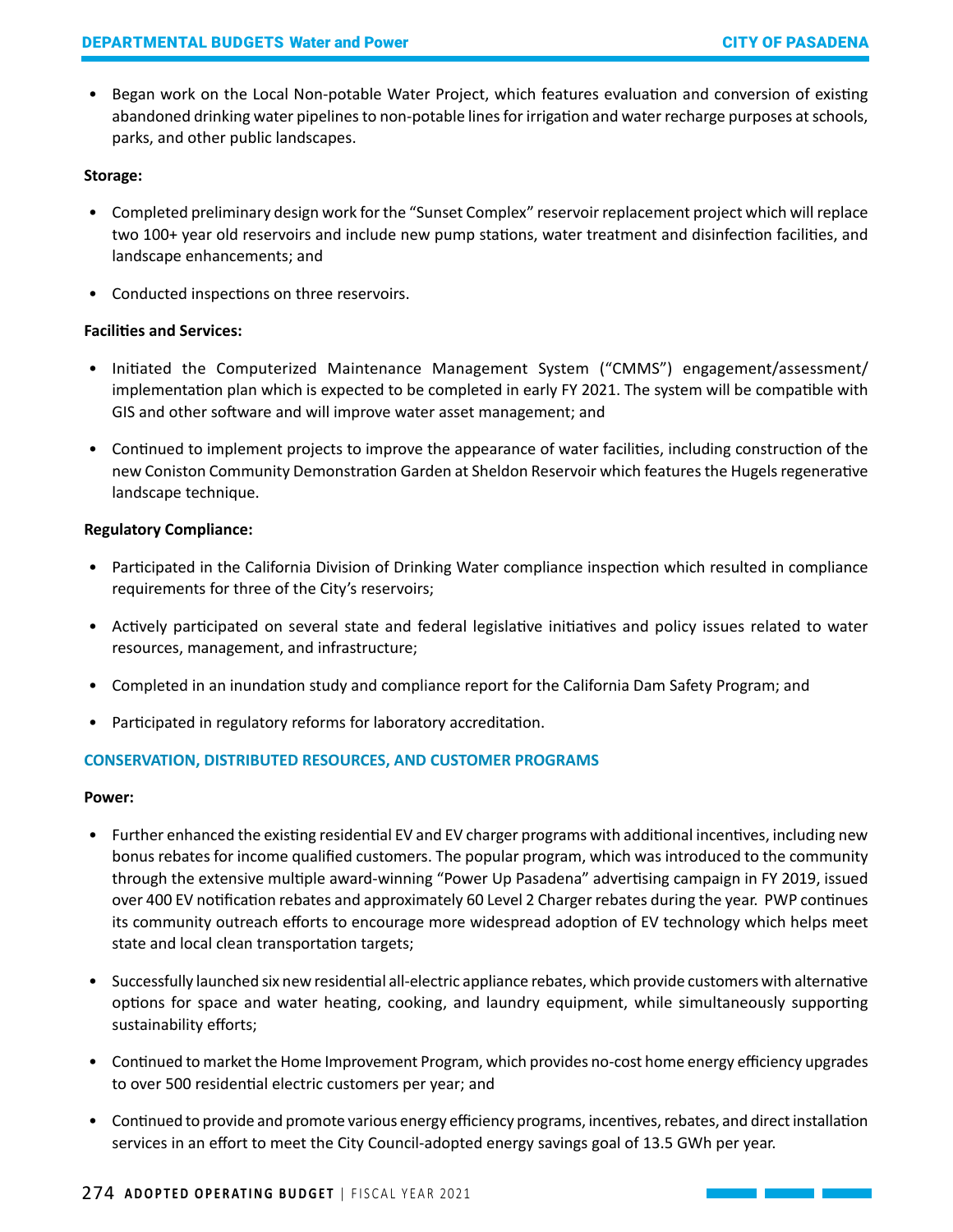#### **Water:**

- Expanded the growing Laundry-to-Landscape ("L2L") Greywater Program to include single family residential customers. Approximately 60 customers received greywater system installations in FY 2020;
- Completed the Coniston and Washington Marengo community demonstration gardens, featuring rainwater capture, drought tolerant plants and drip irrigation;
- Hosted the four-part Regenerative Landscape Workshop Series for PWP single family residential customers, demonstrating soil health practices, water efficient garden design, rainwater capture, carbon sequestration, and native planting design;
- Received two grants from the Bureau of Reclamation collectively valued at almost \$160,000 for development of a Spray-to-Drip Irrigation Conversion Program, and construction of Hugels nature-based water efficiency solutions at City water facility sites; and
- Installed four outdoor Hydration Stations at City parks, and launched a Hydration Station Rebate Program.

# **MANAGEMENT AND ADMINISTRATION**

#### **Legislative and Regulatory:**

- Tracked and monitored numerous state legislative bills and regulatory proceedings related to California GHG emission reductions, renewable energy requirements, distributed generation, electric vehicles, net energy metering, forced procurement, natural gas, water use efficiency, drought, clean drinking water, and water supply reliability;
- Monitored several federal legislative bills and policy issues related to water supply infrastructure, drought relief, advanced refunding bonds, climate change, and municipal pole attachments; as well as various environmental and energy regulations advanced at both the Environmental Protection Agency ("EPA") and FERC); and
- Maintained compliance with 41 applicable NERC standards with 780+ requirements through monitoring, selfcertification, and improved policies and procedures.

### **Finance, Administration, and Customer Service:**

- Completed operating and capital budgets that ensure constant utility reliability and excellent customer service;
- Developed, recommended, and evaluated an overall financial strategy to support PWP's business strategies and maximize the value of the utility;
- Continued to implement City Council-approved rate actions designed to better support the water and electric usage needs of today's sustainability-minded customer while covering the utility's ongoing fixed, operating, and capital investment costs;
- Filed the 2020 update to PWP's Transmission Revenue Balancing Adjustment account with FERC;
- Completed a petition with FERC to revise PWP's Base Transmission Revenue Requirement;
- Ensured compliance with the Energy and Credit Risk Management policy, including the requirement that the utility's financial exposure is limited to the amount of its reserves;
- Maintained participation in the wholesale energy market and ensured ongoing compliance with mandated requirements;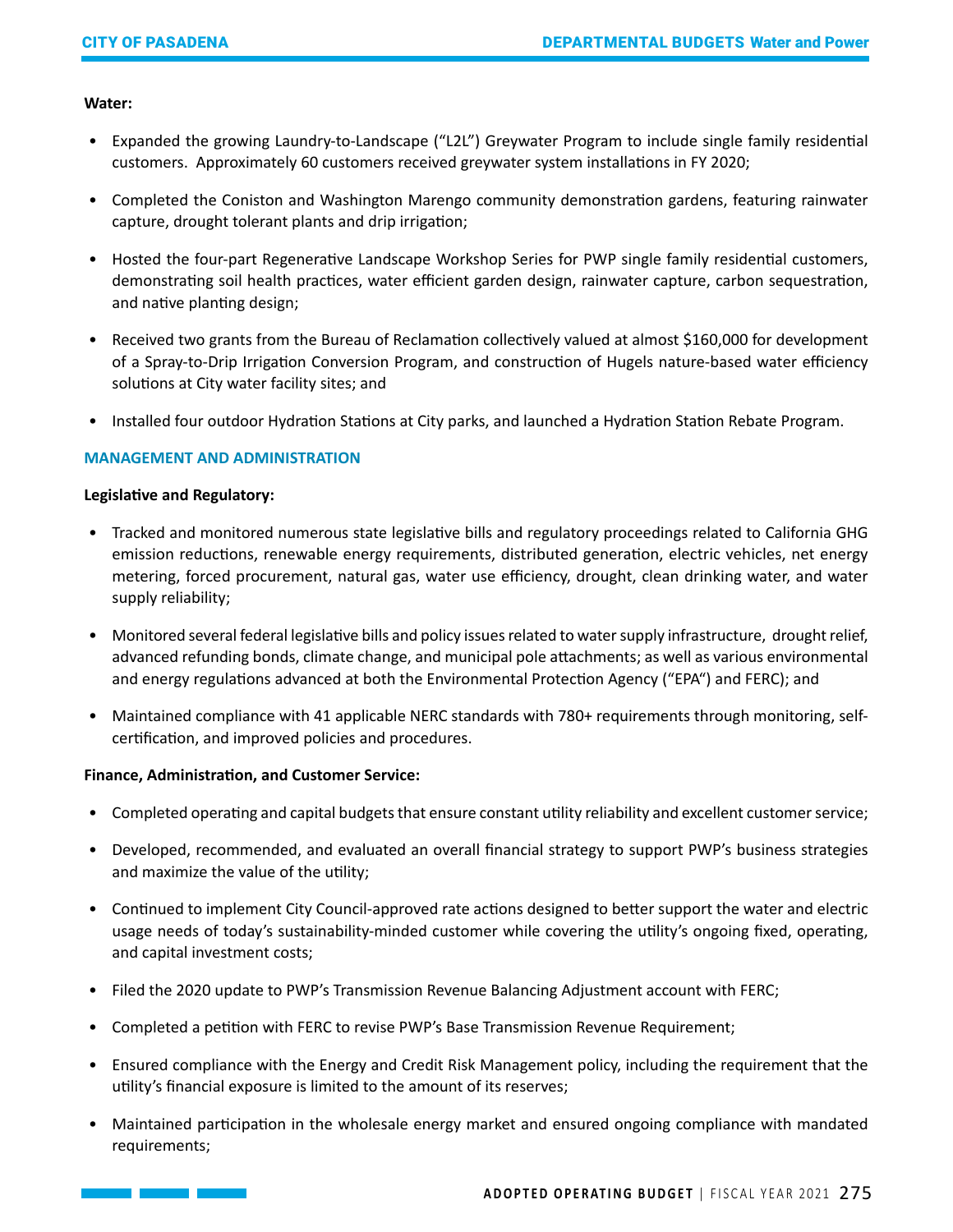- Completed and published PWP's FY 2019 Annual Report;
- Following comprehensive vendor selection processes, awarded major contracts for the Customer Information System ("CIS") Project, collectively valued at over \$15 million:
	- Cloud-based CIS
	- Project Management, Quality Assurance, and Testing Services
	- System Implementation Services
	- Customer Self-Service Portal ("CSS")
	- Electronic Bill Payment and Presentment ("EBPP") services
- Issued approximately 400 annual purchase orders valued at almost \$9 million;
- Implemented the payroll module of the Tyler Munis Enterprise Resource Planning ("ERP") system within PWP and conducted extensive staff training. Also continued to actively participate in the City's ERP Operations and Innovation Team to improve business functionality of the system and develop future goals and priorities;
- Answered almost 84,000 customer calls;
- Produced and mailed almost 600,000 bills and almost 75,000 final notices;
- Processed over 230,000 Interactive Voice Response ("IVR")/ Interactive Web Response ("IWR") credit card transactions, a 0.9 percent increase over the prior year;
- Conducted over 770,000 electric and water meter reads with 99.0 percent accuracy;
- Processed almost 8,500 online requests to start, stop, and disconnect service; and
- Completed over 32,000 field service orders to start, stop, disconnect, or reconnect utility services.

### **Buildings and Technology:**

• Managed inbound and outbound utility materials requisitions valued at over \$15 million to keep field crews productive and responsive to emergencies and operational needs.

### **COVID-19 Response:**

- The Water and Power Department continued to provide high quality, reliable service during the COVID-19 response. Specific actions were taken to ensure the safety of staff responsible for providing essential services such as water system operations, power plant operations and management of power distribution systems. These actions included assignment of key employees to separate work shifts, providing necessary Personal Protective Equipment and critical sanitation and hygiene services for all work locations;
- Provided support services for the City of Pasadena's initiative to issue one-time rebate checks for electric customers for the amount of the Utility Undergrounding Surtax collected between April 2018 and March 2020;
- Implemented the City Council approved program to stop collection of the Utility Undergrounding Surtax for a period of six months to lower customers' utility bills;
- Suspended water and power service shut-offs to provide relief; and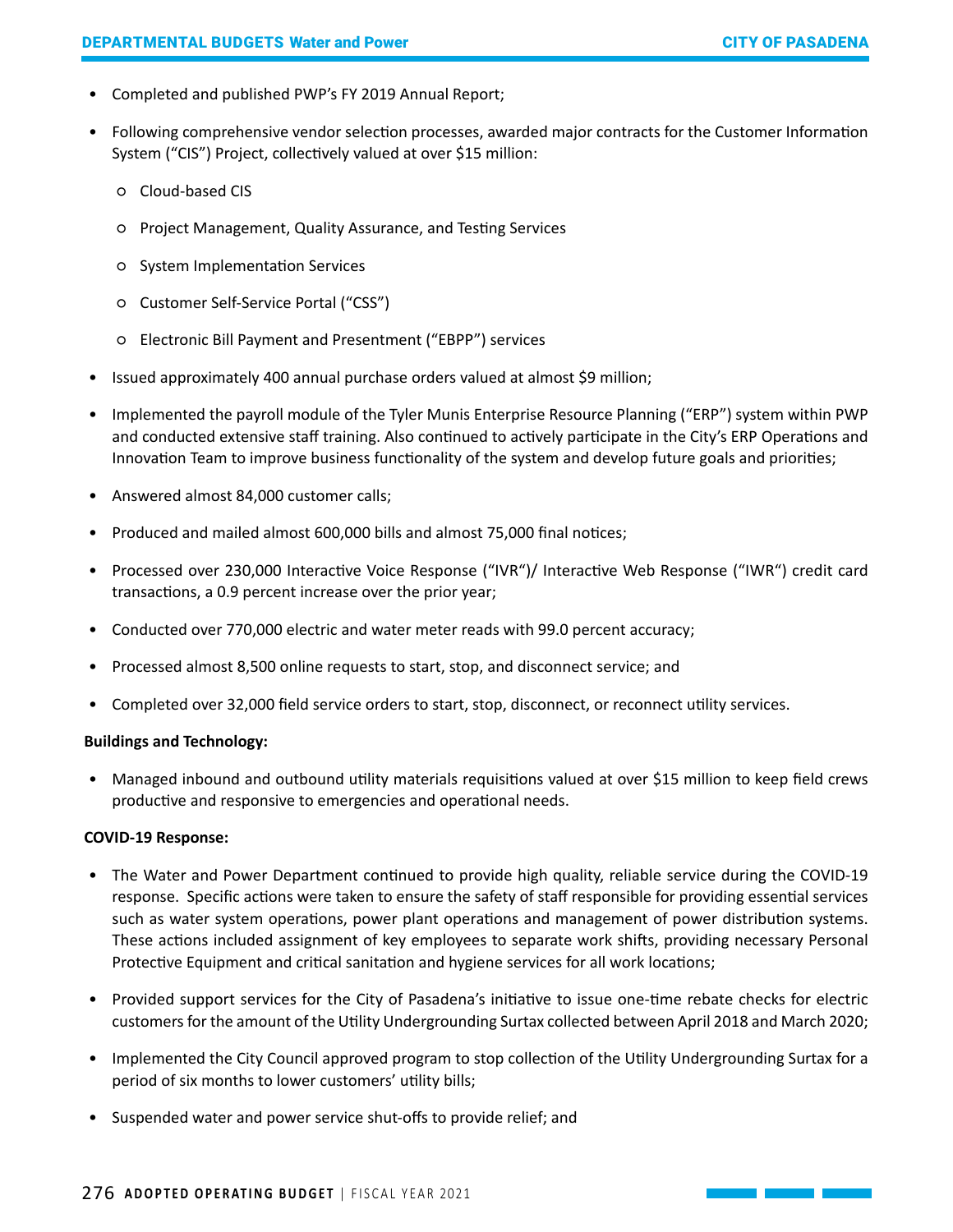• Temporarily stopped the collection of late fees and delinquent changes.

# **FISCAL YEAR 2021 ADOPTED BUDGET**

#### **Operating and Capital Budget:**

PWP continues to experience significant budgetary challenges due to continuous changes in the electric and water industries. The impacts of distributed energy generation and battery storage for electricity are placing pressure on revenues due to reduced retail sales and require that PWP's electric rates remain competitive with new alternative resources. Local water supplies are constrained by limited resources and water quality requirements. Increasing regulation and legislative actions create upward pressure on costs to produce and deliver affordable and reliable energy and water. PWP will continuously review its fiscal strategy, priorities and opportunities to increase revenues and reduce expenses in order to maintain a balanced budget to deliver reliable water and power and continue the support of vital City services.

#### **Power Fund:**

The Power Fund budget is based on a projected retail revenue decrease of about \$11.5 million, which is mainly due to an anticipated decrease of 6.5 percent in retail sales ("MWh"). Net Income is expected to be impacted by current regulations and initiatives, higher gas and fuel costs, Internal Service Charges, and depreciation expenses.

#### **Water Fund:**

The Water Fund budget is based on a projected retail revenue increase of about \$5.1 million mainly due to an anticipated increase of 0.6 percent in retail sales (billing unit) and the approved Distribution and Customer ("D&C") rate increase. Net Income is expected to be impacted by higher purchased water costs, Internal Service Charges, and depreciation expense.

#### **Personnel**

The FY 2021 Adopted Budget is comprised of a total of 419.0 Full Time Equivalents ("FTEs"), an increase of 2.0 FTEs over the FY 2020 Revised Budget. The FTEs are attributed to additional staff needed for the Power Delivery and Finance and Administration groups.

### **YEAR-OVER-YEAR BUDGET CHANGES**

#### **Power Operating Fund**

- Cap and Trade ("Cap & Trade") Retail Revenues increased by about \$0.3 million due to an increase in sale of compliance allowances in the Limited Use Holding Account;
- Renewable Energy Credit ("REC") Sales decreased by about \$0.6 million due to the sale of Portfolio Content Category 0 ("PCC0") credits in excess of PWP's compliance requirements;
- Low Carbon Fuel Standard ("LCFS") Revenues increased by about \$1.2 million due to the sale of credits from California Air Resources Board ("CARB") at no cost to PWP;
- Operating Transfer In decreased by about \$0.2 million due to a decrease in reimbursement from the Underground Utility Fund for expenditures related to Underground Capital Projects;
- Investment Earnings increased by about \$3.8 million primarily due to pooled investments and Stranded Investment Reserve ("SIR");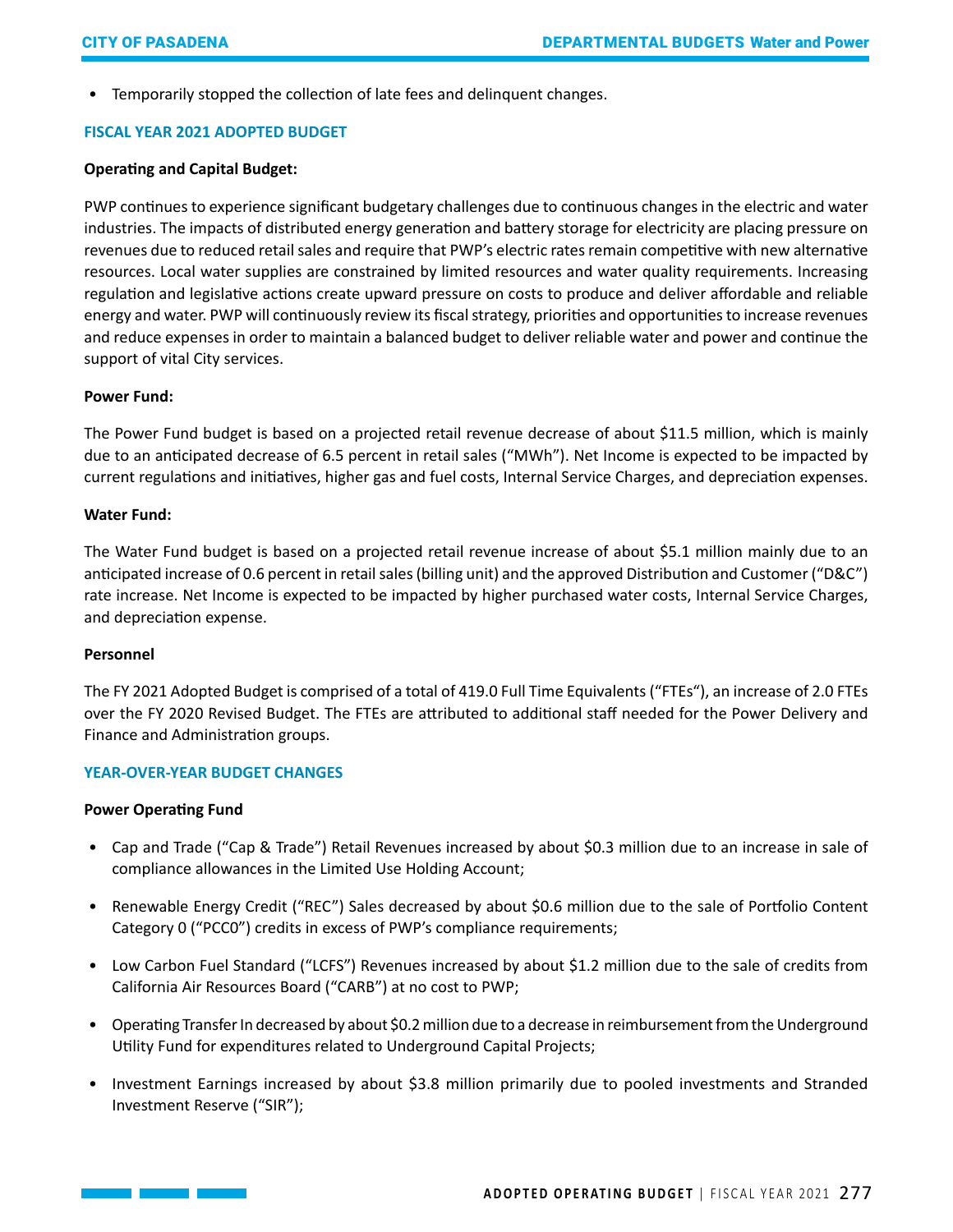- FY 2021 Personnel costs increased by approximately \$1.0 million primarily due to cost increases in salaries, Public Employees' Retirement System ("PERS"), pension and other post-employment benefits ("OPEB") adjustments, and an increase of 1.7 new FTEs with fund allocations as follows:
	- 1.2 FTE Operating Fund in sections of Information Technology and Power Delivery
	- 0.5 FTE Capital Fund in sections of Power Delivery
	- The fiscal impact of the new FTEs is about \$0.2 million

The increases are partially offset by a change in cost allocation between the Power Operating and Capital funds, and a decrease in Workers Compensation;

- Services and Supplies decreased by about \$7.3 million mainly due to cost decreases in purchased power; gas, fuel, and transmission; other contract services; and rebates. These decreases are offset by increases in electricity usage at electric vehicle charger locations and expenses associated with the LCFS program;
- Equipment expense decreased by approximately \$0.2 million due to a reduction of the planned purchase of new and/or replacement vehicles and equipment;
- Internal Service Charges increased by about \$0.3 million primarily due to an increase in Cost Allocation Plan ("CAP") and Information Technology-related expenses;
- Debt Service decreased by approximately \$0.1 million mainly due to a decrease in interest expense;
- Depreciation expense increased by about \$0.3 due to an increase in the number of capital projects completed during the year; and
- The General Fund Transfer increased by about \$0.6 million, the result of a projected increase in FY 2020 retail revenues.

### **Water Operating Fund**

- Intergovernmental Revenues decreased by about \$0.3 million mainly due to a decrease in grant funding for the Water and Energy Direct Install Program ("WeDIP");
- Miscellaneous Revenues decreased by about \$0.4 million primarily due to a decrease in capital contributions from third parties;
- Non-Operating Revenues increased by about \$0.3 million due to an increase in reimbursement of groundwater treatment services from Jet Propulsion Laboratory ("JPL");
- FY 2021 Personnel costs increased by approximately \$1.0 million mainly due to cost increases in salaries, Public Employees' Retirement System ("PERS"), pension and other post-employment benefits ("OPEB") adjustments, and cost allocation between the Water Operating and Capital funds. An increase of 0.3 FTE is allocated to the Operating Fund in the Information Technology;
- Services and Supplies increased by approximately \$1.7 million primarily due to cost increases in purchased water, electric, and other contract services;
- Equipment expense decreased by approximately \$1.0 million due to a reduction in planned purchases of new and/or replacement vehicles and equipment;
- Internal Service Charges increased by about \$0.1 million, mainly due to an increase in CAP expense;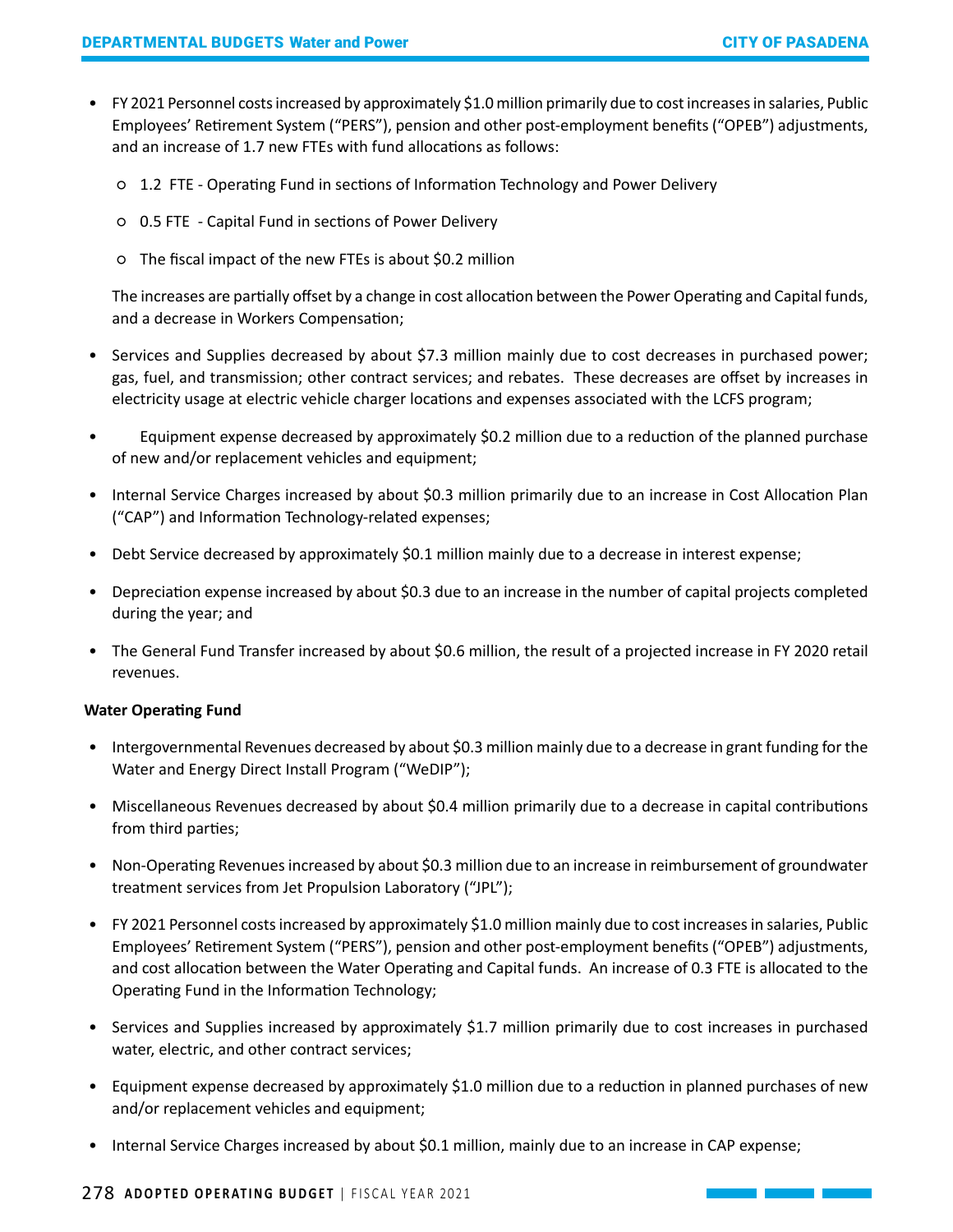- Debt Service decreased by approximately \$0.1 million due to a decrease in interest expense;
- Depreciation expense increased by about \$0.4 million resulting from an increase in capital projects completed in FY 2020; and
- The reimbursement of cost of services provided by General Fund to Water Fund is approximately the same as prior year and based on a cost-of-services study conducted by the City.

### **FUTURE OUTLOOK**

In FY 2021, PWP will continue to update and implement its resource and capital plans for both the Water and Power utilities. The reality of budgetary constraints will determine how PWP establishes and funds priorities for procuring energy and water and the necessary level of capital investment to meet those priorities. To stabilize revenues, PWP is actively engaged in the development and production of new products and services, including EV charging infrastructure and the electrification of components of transportation and commercial enterprises. Replacement of the utility billing system will be the initial investment in automation and operational technology solutions to improve efficiencies and service to customers. PWP expects significant ongoing challenges to manage industry changes, higher costs, and customer demands.

#### **Power System:**

PWP continues to invest in renewable energy resources that meet accelerating state targets in an operationally and fiscally advantageous manner, and are aligned with long-term goals established by the IRP. Having achieved an RPS of 37.5 percent at the end of CY 2019, PWP is forecasting to meet almost 40 percent of retail sales through RPSeligible renewable resources by the end of CY 2020. California continues to increase and accelerate its statewide RPS and drive policies toward a carbon free electric grid. With SB 100 now signed into law, the RPS mandate has increased to 60 percent by 2030, with a goal to achieve carbon free energy resources by 2045. PWP's new 2018 IRP focuses on meeting targets through practical investments that manage financial exposure to ratepayers, and features a mix of short and long-term resources that will be evaluated annually to ensure that they continue to meet Pasadena's specific needs. PWP will also continue to focus on expanding the Pasadena EV market to support GHG reduction goals and increase utility revenues.

The FY 2021 Power Delivery Capital Improvement Program ("CIP") includes ongoing work to provide new and upgraded electric services; civil and electrical design, and construction to extend 17 kV distribution circuits and upgrade various 4kV distribution circuits to 17 kV; ongoing replacement of circuit breakers, underground cables, power poles, transformers and switches; ongoing replacement, reinforcement, and repair of underground infrastructure - including vaults and pull boxes; seismic upgrades at substations; and continued work on utility underground infrastructure projects.

Power Delivery facilities and technology projects for FY 2021 include design for the Primary Dispatch Center remodeling project; ongoing work to expand the fiber optic communication network; upgrade of protection/control relays for sub-transmission lines and 17 kV feeders; ongoing work to automate distribution circuits; installation of an Automatic Transfer Switch ("ATS") for the City Yards and Emergency Operations Center ("EOC") to enhance system reliability; and the completion of the Power Delivery Master Plan, a comprehensive long-term planning guide for Power Distribution System maintenance and future Power-related capital projects and priorities. Ongoing maintenance will also continue for the SCADA, GIS, and Outage Management ("OMS") systems.

New infrastructure projects planned for FY 2021 include the installation of a new 34 sub-transmission line between Santa Anita and Oak Knoll to enhance load flow within the sub-transmission system; undergrounding of portions of the overhead distribution system within high fire threat areas to mitigate wildfires; feasibility studies to upgrade aging equipment at Fair Oaks substation; and installation of a new control house at Glenarm Receiving Station.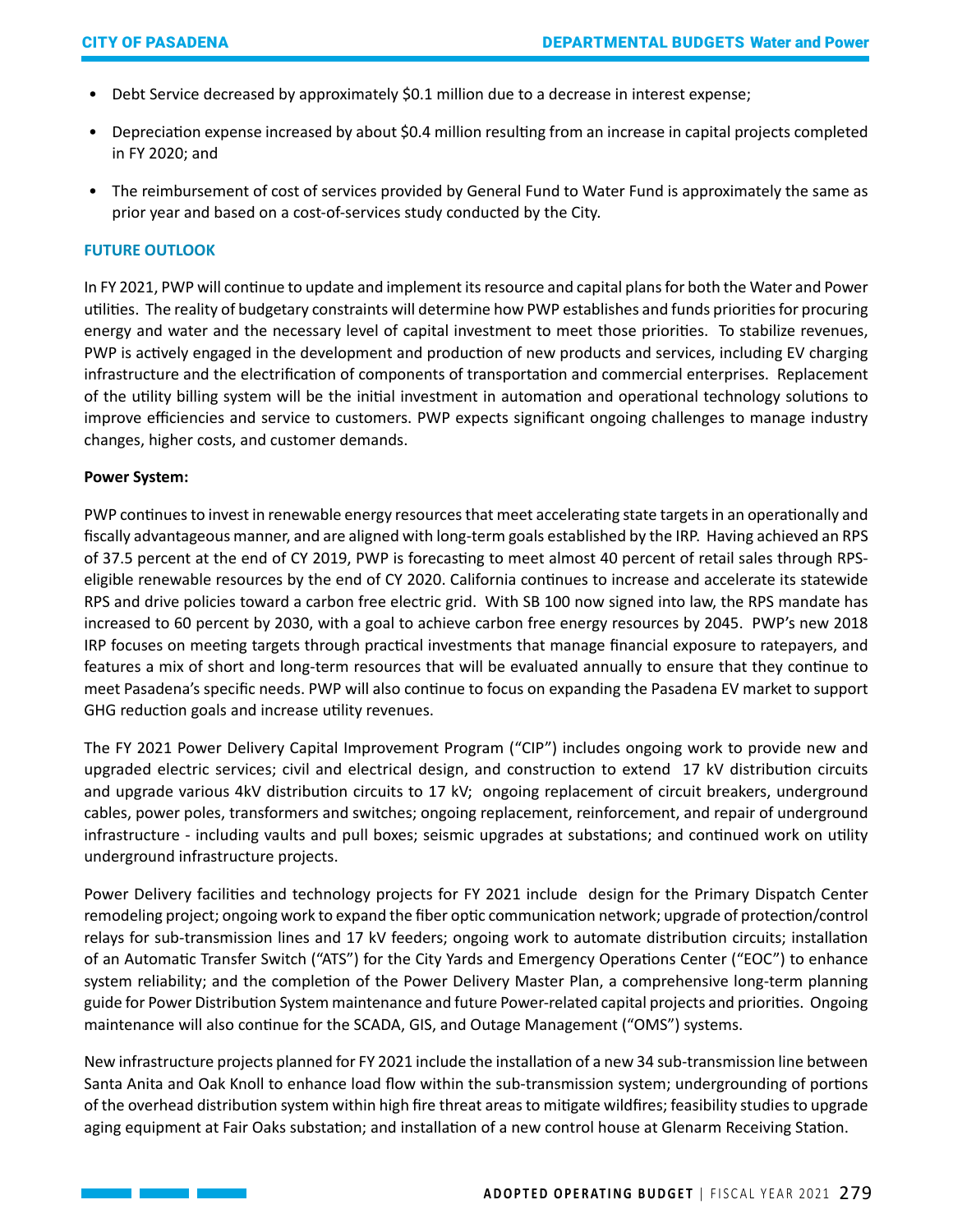PWP will also continue to expand the network of EVSE installations throughout Pasadena, with planned locations that include Del Mar parking garage, South Lake Shopper's Lane, Gateway Charging Plaza/Art Center, Jackie Robinson Park Sports Complex, and Victory Park Community Center. The City continues to work with local stakeholders to identify potential locations for new EV charging infrastructure projects.

As always, timely response to customer requests for new or upgraded service will continue to be a priority, as will the development and implementation of training programs for engineering and field personnel.

#### **Water System:**

PWP will continue to implement the recommendations of the new Water Systems and Resources Plan ("WSRP") which guides the adequate production and distribution of water under current and future conditions.

#### **Supply**

To support supply reliability, PWP is planning to abandon inoperable or unreliable wells and construct up to four new or replacement wells. In FY 2021, emphasis will continue on identifying new sites to support the phase out of the older wells. A new well-head treatment process will also be designed to remove volatile organic compounds from existing wells.

Environmental review, design, and permitting for the Arroyo Seco Canyon Project, which will provide ecological benefits to the Arroyo Seco, is expected to be completed before the end of CY 2020. PWP is also pursuing new elements for an integrated water supply program in the area, including pump-back from the Devil's Gate Reservoir. Habitat enhancement that integrates the services of conservation-focused local youth watershed stewards will also continue, as will support for community-led efforts in the area.

Work will also continue on the Local Non-potable Water Project, which features the conversion of existing abandoned drinking water pipelines to non-potable lines to be used for irrigation and water recharge at schools, parks, and other public landscape areas.

### **Distribution and Storage**

PWP will continue the installation of new and replacement water distribution mains, new gate valves, water services, and fire hydrants at various locations throughout the city, which will improve water flows for fire protection and water quality. The replacement of 19th century water mains will continue through the year, with projects anticipated to be completed in Washington Boulevard, Colorado Boulevard, Altadena Drive, Fillmore Street, Marengo Avenue, and San Gabriel Boulevard. In addition, through the ongoing meter and vault replacement program, PWP plans to replace 650 failed meters and five vaults, with an overall program goal of 38,000 replacements over the next twenty-five years.

Upgrades to the Arroyo booster station will be tested and commissioned in summer 2020.

Design for the demolition and replacement of the 130-year-old Sunset Reservoir #1 will continue in FY 2021 as the "Sunset Complex" project continues to make progress. The new reservoir location, which will be constructed under a design-build process, will feature multiple reservoirs, a new treatment system, pipelines, parking area, and aesthetic improvements.

In order to continuously improve emergency water system maintenance preparedness, and better support fire protection efforts, PWP will continue generator connection installations at several booster stations. Assessment and design for the stationary generators will begin in FY 2021 while the survey-grade Global Navigation Satellite System ("GNSS") receivers program will continue to provide immediate and accurate data.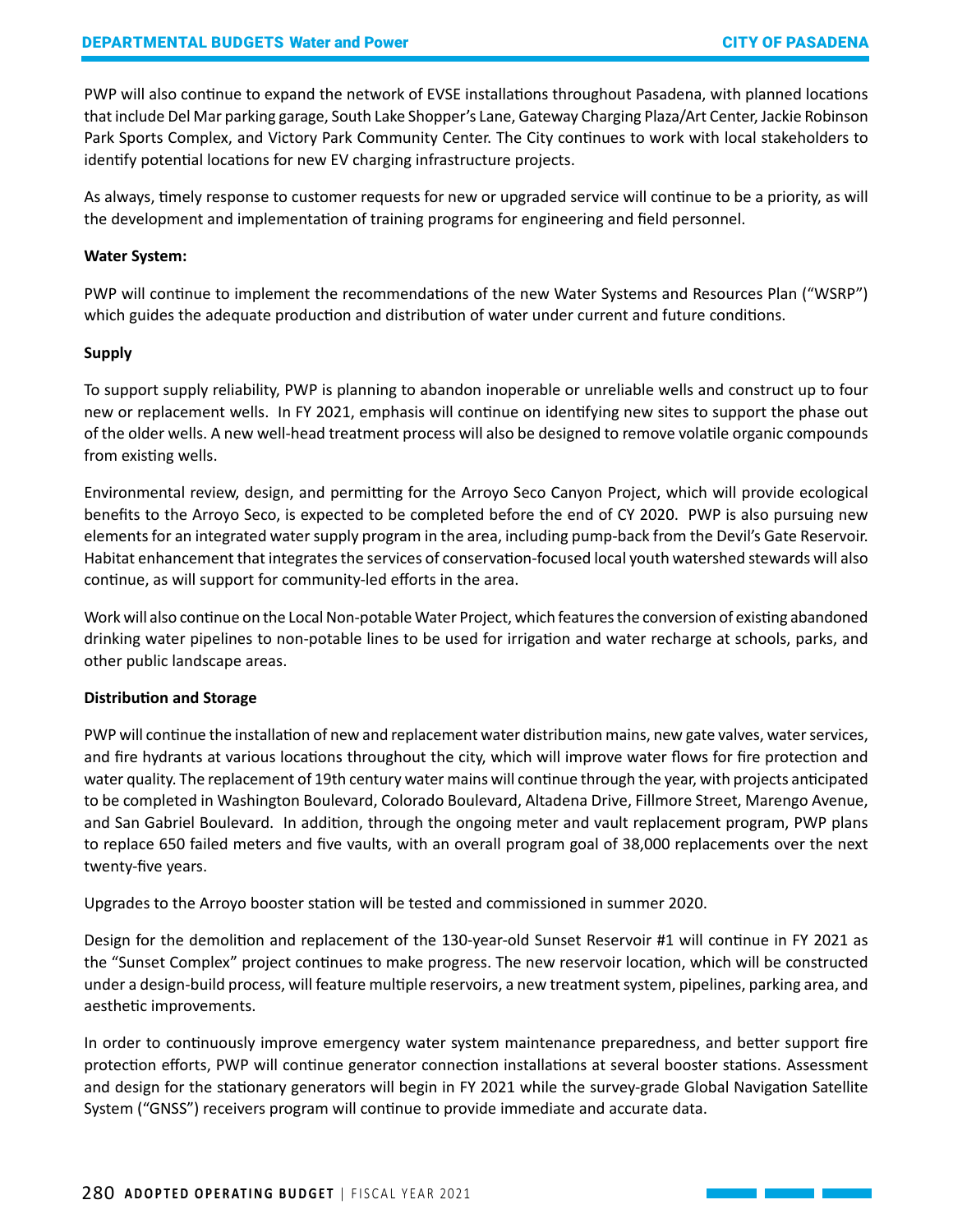# **Facilities and Services**

A Request for Proposals ("RFP") will be issued in FY 2021 for a Computerized Maintenance Management System ("CMMS") to manage an extensive database of utility-related asset and services information. The ideal solution will combine asset management and work order functions in one system, which will improve the utility services planning process and facilitate more efficient execution of work. The Water Operations group is also exploring sites for the construction of an operations shop to provide storage space and a location at which to perform a variety of essential construction-related tasks.

PWP will also assess options for the procurement of a Laboratory Information Management System "LIMS" that will enable its water quality laboratory to effectively manage samples and associated data, integrate instruments into the software, and reduce transcription errors.

Hugels, a regenerative landscaping technique that PWP is applying at select water facilities through a grant from the Bureau of Reclamation, will continue to be implemented in FY 2021 with projects underway at Sheldon Reservoir and upcoming at Linda Vista Booster Station.

The Water Division continues to develop compliance strategies to address state and federal water quality requirements and protect the health of the community. Future capital improvements to the water supply and delivery infrastructure may result from further changes to those requirements.

# **Water Conservation:**

Forty percent of Pasadena's water supply comes from the Raymond Basin Aquifer and PWP continues to focus on strategies that ensure its ongoing health. Despite recently improved drought conditions, Pasadena will continue to maintain its Level 1 Water Shortage to encourage conservation as a way of life, and explore methods of improving groundwater recharge. PWP will also maintain its successful public outreach program which includes education; workshops; school programs; and money-saving efficiency retrofits, devices, and incentives; to reinforce a conservation-focused public mindset and help achieve state and local targets.

# **Public Benefits**:

PWP continues to streamline processes and enhance offerings on various energy efficiency programs to improve customer experience and increase overall cost effectiveness. As trends evolve and focus shifts, PWP consistently reevaluates its current programs to ensure that they continue to provide value to customers to maximize participation. With continued program funding, PWP is in a position to meet current and future energy efficiency goals while also incorporating elements of carbon reduction through its customer programs. For example, PWP has increased incentives in its residential transportation electrification program and is now offering rebates for allelectric appliances. Additional programs are being developed to encourage all-electric equipment in commercial building retrofits and new construction projects.

### **Legislative Programs:**

In recent years, the California Legislature has proposed hundreds of utility-related bills each legislative session. PWP anticipates an increase in this trend due to a growing focus on environmental protection, water conservation, transportation electrification, and wildfire mitigation. Water, energy, and environmental policy issues are generally very technical in nature and legislators rely heavily on the technical expertise of regulatory agencies to develop policies and procedures for implementation, compliance, and enforcement of these laws. In essence, an increase in utility-related legislation drives an increase in regulatory proceedings that also require monitoring and advocacy such as participation in hearings and submission of written comments. PWP continues to prioritize action items based on urgency and relevancy.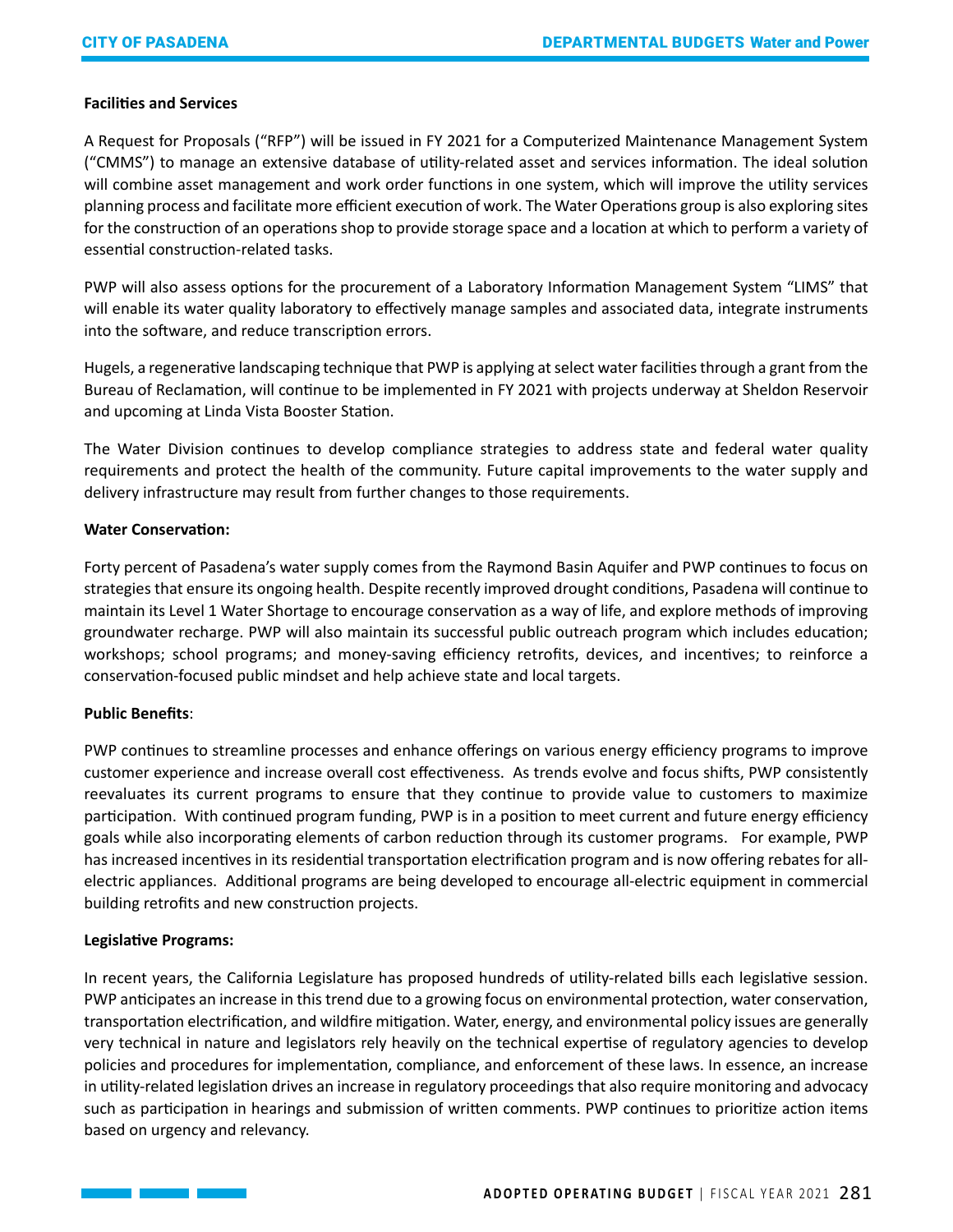#### **Financial Programs:**

PWP will focus on its financial health and stability by implementing appropriate measurements, controls, and procedures while maintaining a contribution to the City's General Fund to support vital public services.

PWP will continue to monitor financial results, including the recently-implemented electric and water rate adjustments, to ensure adequate cost recovery during an environment of continual change. The economic impacts of new regulations and initiatives associated with GHG, distributed generation, demand reduction, feed-in tariff, smart grid and metering, electric vehicle programs, time-of-use rates assessment, and the development and purchase of renewable resources will continue to impact the Power Fund while the Water fund will continue to be challenged by reduced sales due to mandated conservation efforts and related reductions in water usage.

Other priorities include implementing the new utility billing system, following multiple major contract awards in FY 2020, and preparing the organization and customers for the extensive associated changes. The new solution integrates existing billing functionality with improved customer self-service and data tracking features. It also supports rate structures for emerging technologies such as electric vehicles, solar, and battery storage; allows more flexibility in creating and changing rates as regulatory policies change; and improves the customers' experience with managing their accounts, making online payments and accessing information.

Focus will also continue on outreach efforts to encourage customers to access available online information and services, and continued enhancement of facility and data security programs.